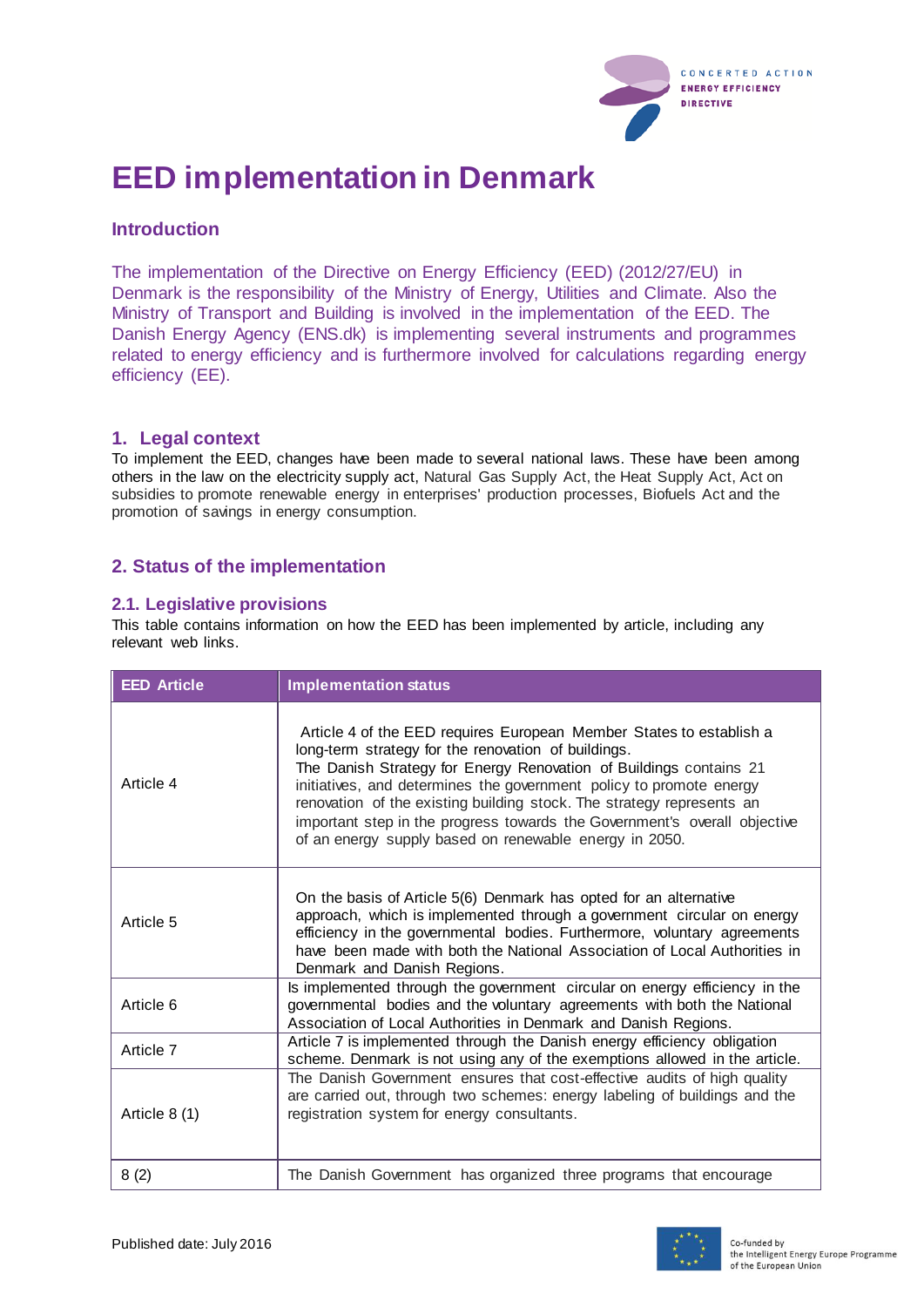

| <b>EED Article</b> | <b>Implementation status</b>                                                                                                                                                                                                                                                                                                                                                                                                                                                                                                                                                                                                                                                                                                                                                                                                                                                                                                                                                                |
|--------------------|---------------------------------------------------------------------------------------------------------------------------------------------------------------------------------------------------------------------------------------------------------------------------------------------------------------------------------------------------------------------------------------------------------------------------------------------------------------------------------------------------------------------------------------------------------------------------------------------------------------------------------------------------------------------------------------------------------------------------------------------------------------------------------------------------------------------------------------------------------------------------------------------------------------------------------------------------------------------------------------------|
|                    | SMEs to undergo energy audits: the RE for production processes, the grant<br>scheme for electricity-intensive companies and energy efficiency obligation<br>scheme.                                                                                                                                                                                                                                                                                                                                                                                                                                                                                                                                                                                                                                                                                                                                                                                                                         |
| 8(3)               | Denmark has introduced two programs to implement article 8<br>1<br>(3) : the Energy Labelling Scheme, which promotes the use of<br>energy in the home, and energy companies energy efficiency<br>efforts, which includes energy savings for all final customers,<br>including households (the energy efficiency obligation scheme)                                                                                                                                                                                                                                                                                                                                                                                                                                                                                                                                                                                                                                                          |
| 8(4)               | Energy audits for non SME's is implemented through the executive order on<br>energy audits in large enterprises.                                                                                                                                                                                                                                                                                                                                                                                                                                                                                                                                                                                                                                                                                                                                                                                                                                                                            |
| Article 9          | Denmark has implemented Article 9 through an Executive Order on<br>individual metering of electricity, gas, water, heating and cooling (the meter<br>Order).                                                                                                                                                                                                                                                                                                                                                                                                                                                                                                                                                                                                                                                                                                                                                                                                                                |
| Article 12         | In relation to the implementation of Article 12. 2, litra a, the webpage<br>www.Sparenergi.dk is containing a case library, which is a collection of<br>illustrated examples from across the country on homeowners who have<br>energy renovated their own homes.<br>Article 12 also includes the possibility of providing access to finance, grants<br>or subsidies in order to promote behavioral change. Denmark has<br>implemented such measures through the energy companies saving efforts.<br>This scheme allows all end users to obtain a subsidy for energy savings,<br>which falls within this scheme.                                                                                                                                                                                                                                                                                                                                                                             |
| Article 14 (1-4)   | A comprehensive assessment of the potential for using high efficiency<br>cogeneration and efficient district heating has been made.                                                                                                                                                                                                                                                                                                                                                                                                                                                                                                                                                                                                                                                                                                                                                                                                                                                         |
| Article 15         | An assessment of the potential for energy efficiency in the gas and<br>electricity infrastructure, particularly with regard to transmission, distribution,<br>load management and interoperability has been made.                                                                                                                                                                                                                                                                                                                                                                                                                                                                                                                                                                                                                                                                                                                                                                           |
| Article 17         | The Danish Minister of Energy is under an obligation to implement and<br>ensure energy conservation activities to all stakeholders, including all<br>relevant market players. This commitment is reflected in various initiatives<br>and measures to promote energy efficiency. From the Danish side is the<br>primary information effort gathered around the site www.sparenergi.dk.                                                                                                                                                                                                                                                                                                                                                                                                                                                                                                                                                                                                       |
| Article 18         | Denmark has launched a number of initiatives, all of which helps to promote<br>a market for energy services:<br><b>. The Craftsman List</b><br>(http://sparenergi.dk/forbruger/vaerktoejer/haandvaerkerlisten/). The<br>purpose of the craftsman list is to give the end user an easy access to<br>finding good energy solutions while pointing to some craftsmen who can<br>perform the task of creating energy savings in buildings.<br><b>Heat List</b><br>(http://sparenergi.dk/forbruger/varme/varmepumper/varmepumpetyper)<br>The purpose of this list is to give an overview of the different types of<br>heat pumps and help to choose the right one.<br>Better Housing counselor. As part of the DEA's new regime Better<br>٠<br>Housing a number of Better Residential advisers is educated through<br>training and qualification and will be approved to be Better Housing<br>counselors. These are trained to provide holistic advice on energy<br>renovation of the residence. |